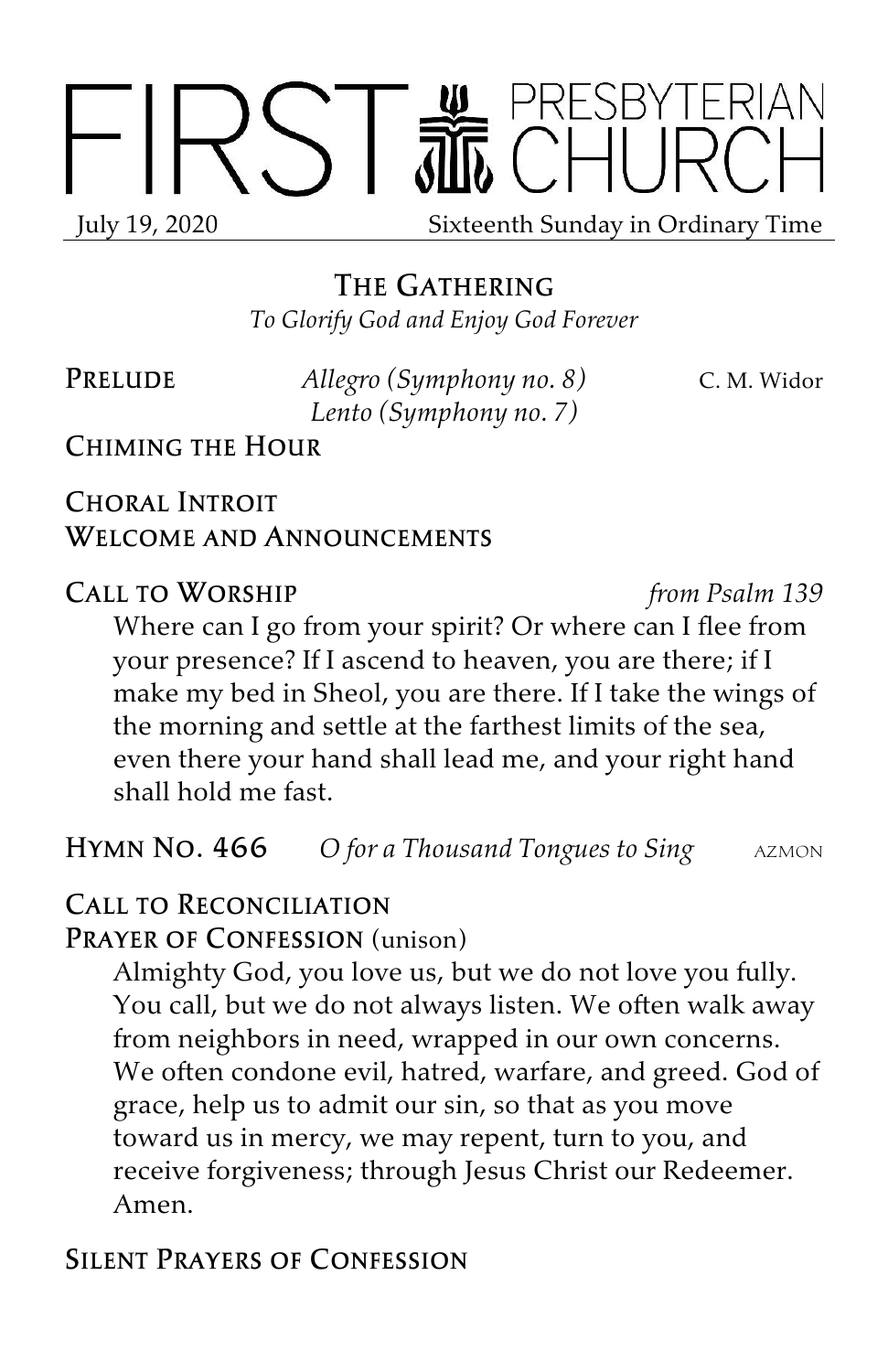### Assurance of Pardon

Leader: In Jesus Christ, our sins are forgiven. People: Alleluia and Amen!

#### GLORIA PATRI Hymn No. 579

*Glory be to the Father, and to the Son, and to the Holy Ghost; As it was in the beginning, is now, and ever shall be, World without end. Amen, Amen.*

### The Peace

The Peace of Christ be with you. And also with you.

# The Word of God

#### PRAYER FOR ILLUMINATION (unison)

Give us ears to hear your story in these words of scripture; give us eyes to see your story in the faces of those that surround us; and give us faith enough, that by your grace, we might serve you until the end of our days. Amen.

#### SCRIPTURE READING Amos 5:18-27

*But let justice roll down like waters, and righteousness like an ever-flowing stream.*

SERMON Rev. Sherard Edington

*Amos: Justice for All Façade*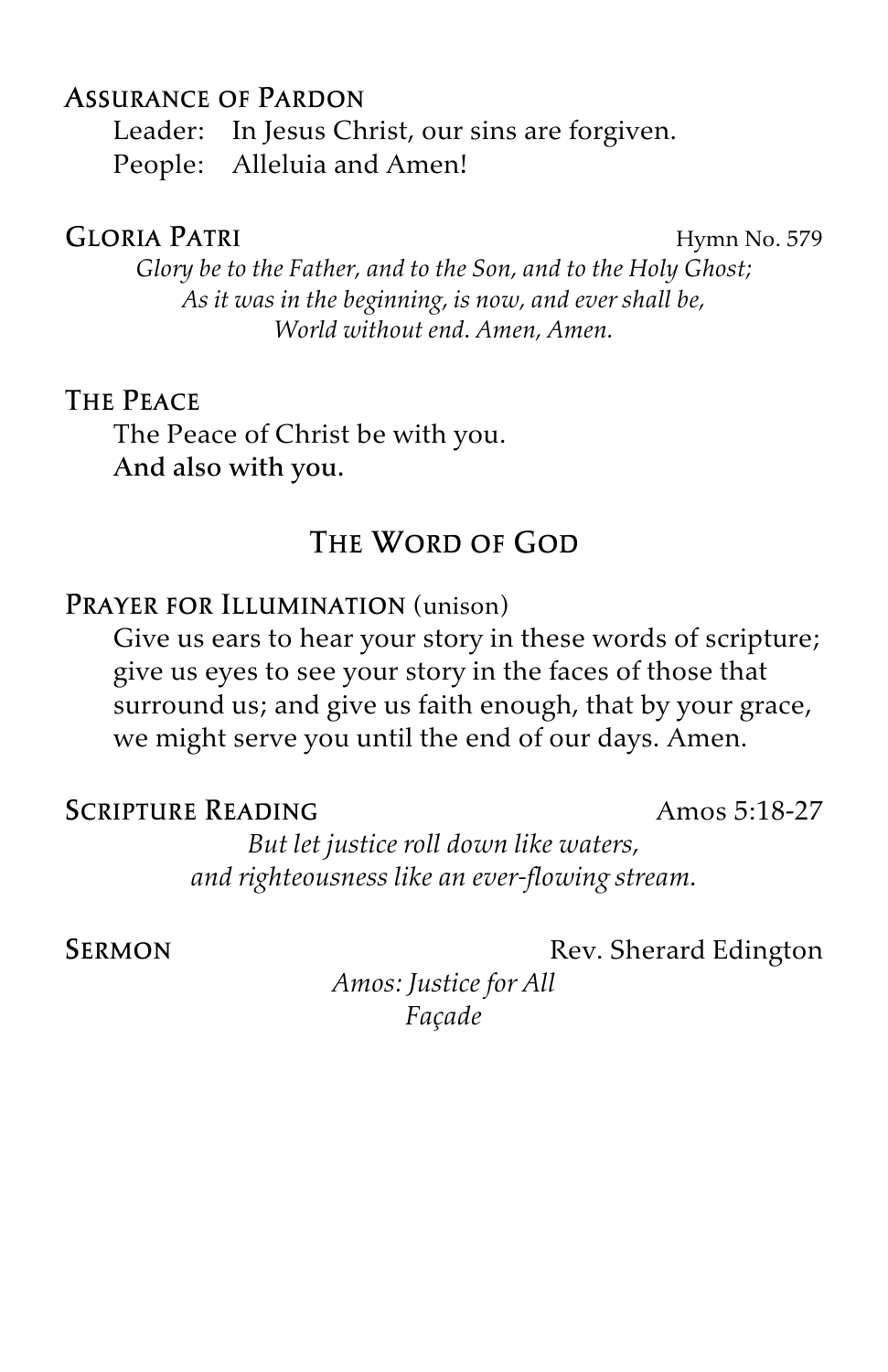# Response of the People

## **AFFIRMATION OF FAITH THE APOSTLES' CREED**

I believe in God the Father Almighty, Maker of heaven and earth,

And in Jesus Christ his only Son, our Lord, who was conceived by the Holy Ghost, born of the Virgin Mary, suffered under Pontius Pilate, was crucified, dead, and buried; he descended into hell;

the third day he rose again from the dead; he ascended into heaven, and sitteth on the right hand of God the Father Almighty; from thence he shall come to judge the quick and the dead.

I believe in the Holy Ghost; the holy catholic church; the communion of saints; the forgiveness of sins; the resurrection of the body; and the life everlasting. Amen.

## Offertory Prayer Doxology

*Praise God from whom all blessings flow; Praise Him, all creatures here below; Praise Him above, ye heavenly host: Praise Father, Son, and Holy Ghost. Amen.*

Prayers of the People and the Lord's Prayer (Traditional) Hymnal Page 16

# Sending Forth

**HYMN NO. 379** *My Hope Is Built on Nothing Less* SOLID ROCK

## Charge and Benediction

Postlude *Moderato (Symphony no. 7)* C. M. Widor